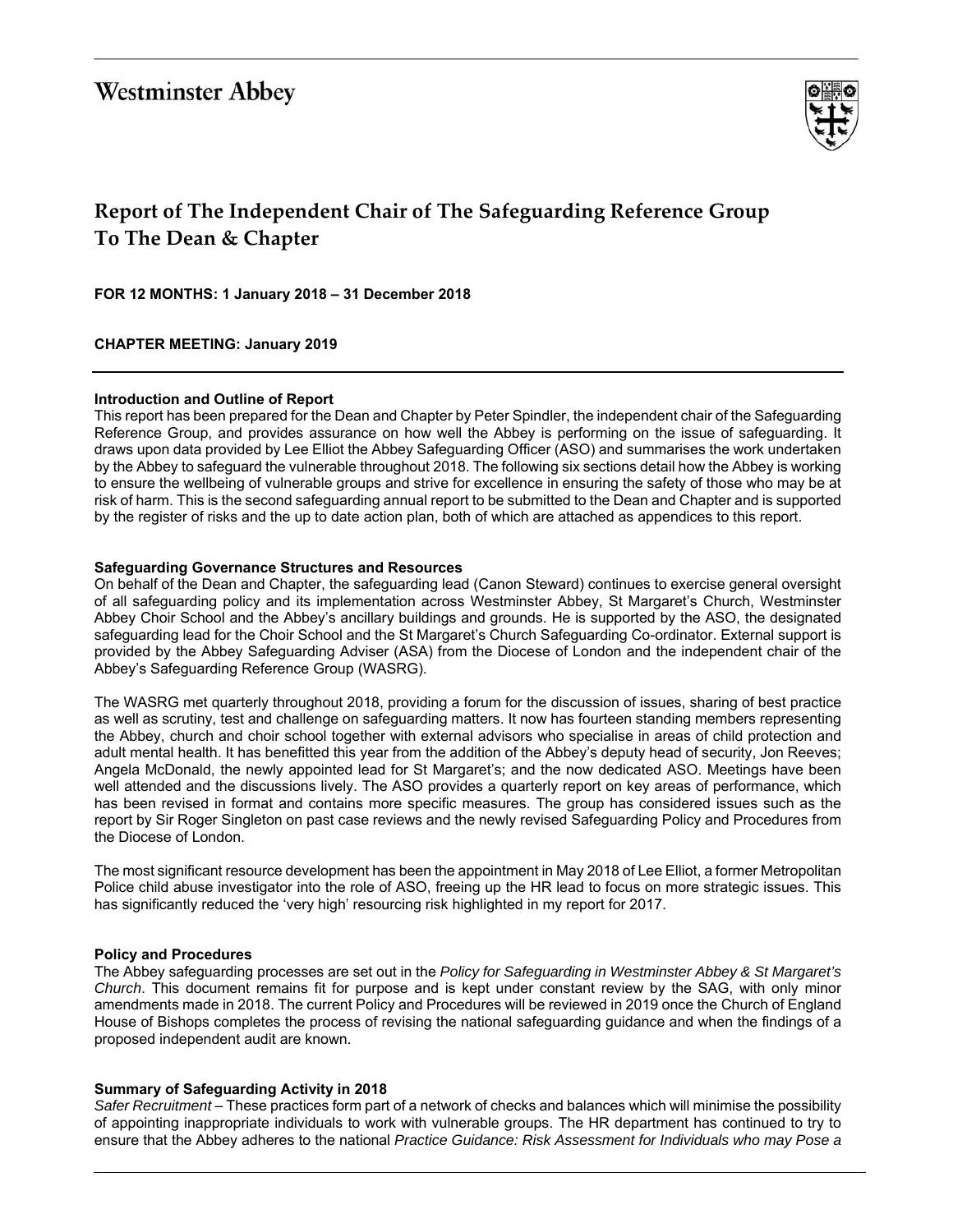*Risk to Children or Adults*. The Abbey's Recruitment Policy takes account of the Church of England's policy framework, and no incidents of concern have been raised in 2018. A review of the current process is underway with a view to ensuring that a consistent approach is taken to selection of both staff and volunteers as well as increasing the number of trained staff to support the interview stage.

*Vetting and Barring Checks* – The Abbey has been using the company U-check for its Disclosure and Barring Service access to expedite the checking process for roles which involve working with the vulnerable. 125 applications were submitted in 2018 of which 97 were at the basic level and 28 enhanced checks were completed. All applicants received satisfactory certificates and none are outstanding.

Work is still underway to ensure that a robust process is put in place to check that all the visiting clergy, such as duty chaplains, have the correct vetting and have undergone the necessary safeguarding training. It had been hoped that this would be completed in 2018, and although significant progress has been made and there aren't believed to be any issues, it remains a priority for 2019.

*Training* – In general, whilst getting personnel working at the Abbey trained remains a challenge it should be noted that completion of courses is significantly up on the previous year. This is a significant achievement, but this area will still require commitment and strong leadership to maintain momentum throughout 2019 and further reduce the backlog.

*Incident Reporting* – A revised Safeguarding Incident Report Form was developed by the ASO, and I am very pleased to report that the uptake in identifying and reporting concerns has been significant, with an increase from 10 incidents in 2017 to 40 in 2018. This process now provides an evidence base for analysis.

This is the first time that we have had such a detailed profile of incidents within the Abbey, and it provides a useful platform on which to base future safeguarding activity. Additionally, this has led to a review for the Abbey on the response to mental health issues by Neil Bunker, the mental health liaison officer.

*Multi Agency Working/Core Groups* – The Abbey continued throughout 2018 to be represented at a National Core Group constituted to address the issues from a criminal case which has now been discontinued.

#### **Risk Register**

The SRG has continued to manage a detailed, 16-point risk register following the Abbey's standard format for the management of risk. It is linked to the Safeguarding Action Plan and allows for cross referencing of issues between the two documents. None of the risks are judged to be 'very high' and only two score at the bottom of the 'high' category. I am satisfied all are being addressed appropriately, and the deputy head of security has produced a very comprehensive review of the Abbey estate in a safeguarding context which has led to a number of improvements.

#### **Safeguarding Action Plan**

The Action Plan is designed to drive the business of improving safeguarding at the Abbey. It is a list of longer term activities underway and is additional to the routine actions arising from the SRG meetings. A total of 43 substantive actions have been generated since the formation of the SRG, and 32 of these have now been completed. The remaining 11 are all being progressed with clearly defined leads and timescales set for completion. This is a good indicator of how much work has been undertaken by those responsible for safeguarding at the Abbey.

#### **National Issues**

The Independent Inquiry into Child Sexual Abuse (IICSA) is continuing its hearings and in April published an interim report with 18 recommendations, none of which applied directly to the Church. In November a further request for information by IICSA was made to every Diocese via the National Safeguarding Team. At this stage, there is no evidence to suggest the Abbey will feature significantly in this and it remains that no one related to the Abbey has core participant status in the Inquiry.

In February 2018, Sir Roger Singleton provided a report to Synod on the adequacy of the Church of England's past case review. He made nine recommendations and these have been reviewed by the SRG, as direct comment was made about Cathedrals. The ASO produced the report mapping the Abbey's response which had thankfully already been covered by Hedley Review of 2016. No further action is required at this stage.